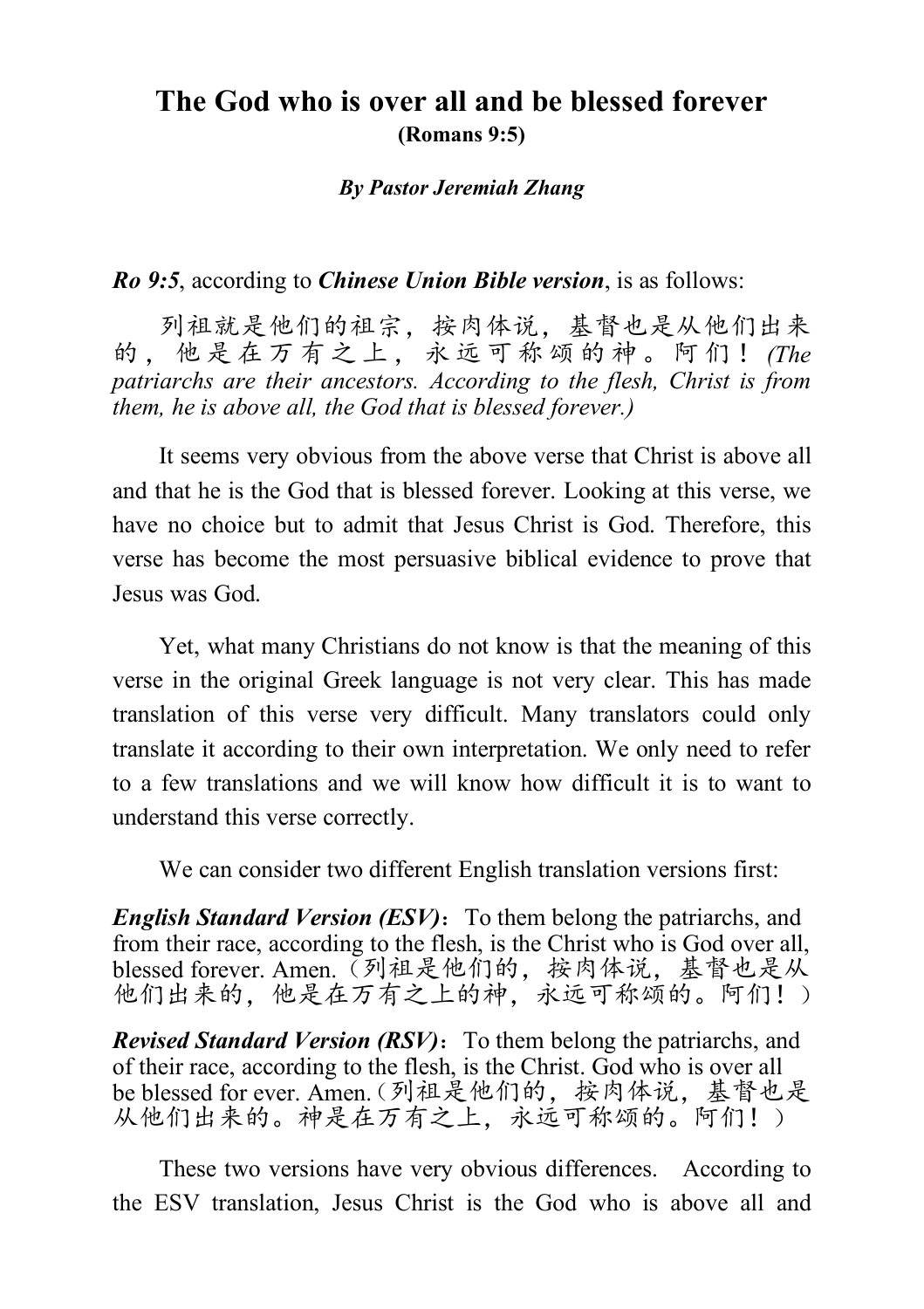blessed forever. RSV has, however, separated Christ from God using the punctuation of a 'full-stop', such that the God that is above all is not Christ. We can see how the English versions have two entirely different translations. Which version is the correct translation then?

The Chinese versions also share the same problem. We can refer to the Revised Chinese Union Version published in 2010. It is not a new version but one that has made revisions to the Chinese Union Version, which has corrected some errors in the translation. We can compare the translation of Ro 9:5 in these two versions:

列祖是他们的,基督按肉体说也是从他们出来的。愿在 万有之上的上帝被称颂,直到永远。阿们!(和合本修订版) *The patriarchs are theirs, according to the flesh, are also from them. May the God who is above all be blessed forever. Amen! (Revised Chinese Union Version)*

列祖就是他们的祖宗,按肉体说,基督也是从他们出来 的,他是在万有之上,永远可称颂的神。阿们!(和合本) *The patriarchs are their chiefs, according to the flesh, Christ was also from them. He is above all, the God who is blessed forever. Amen! (Chinese Union Version)*

We can also refer to the *Contemporary Chinese Version*. Its translation is appended below:

"他们是族长们的子孙,按照身世说,基督跟他们是同 一族的。愿那统治万有的上帝〔或译:愿基督,就是那统治 万有的上帝〕永远得到颂赞,阿们!"

*They are the children of the chiefs of the race, according to the flesh, Christ and they are of the same race. May the God who reigns over all (or also translated as: May Christ, who is the God who reigns over all) be blessed forever, Amen!]*

The *Contemporary Chinese version* has suggested two entirely different translations: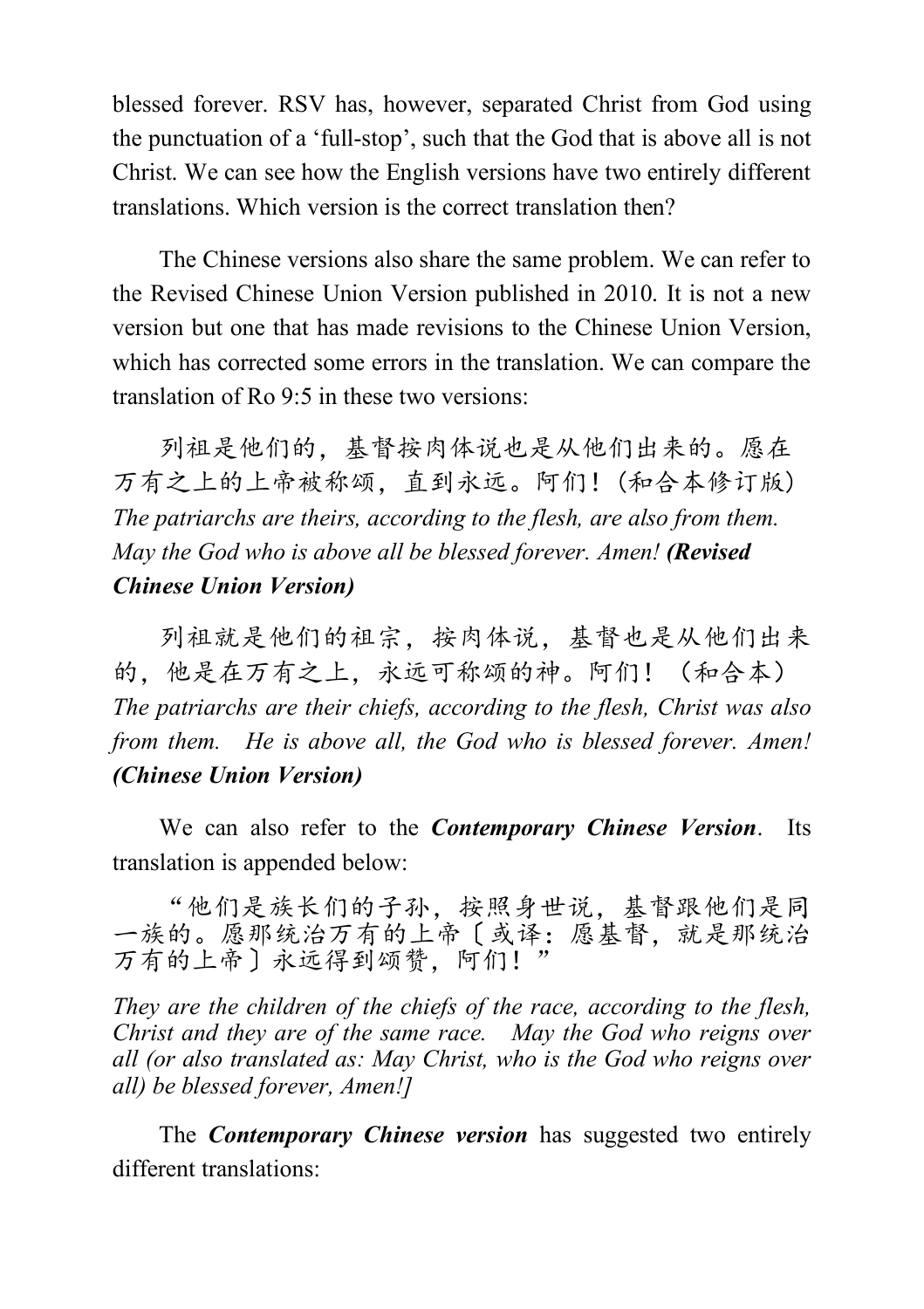1) May the God who reign over all be blessed forever, Amen!

2) May Christ, who is the God who reigns over all be blessed forever, Amen!

The two translations of the *Contemporary Chinese Version* are totally different. The first translation separates the two sentences with a full-stop, with which separates the word 'Christ' and 'God'. The emphasis is, *"May the God who reigns above all (not Christ) be blessed forever"*. But the second translation emphasizes that *'Christ is the God who reigns above all'* and Christ is God!.

So was God or Christ the one whom Paul blessed? Or it was both? Or he was saying that Christ was God and God was Christ? Readers are at a loss in face of such a confusion in the translation and ambiguity.

We can take reference from another Chinese translated version - *Lu Zhenzhong's* translation:

"列祖是他们的;上帝所膏立者基督肉身上也是由 他们而出的:那在万有之上的(有数译法,今再取其一; 『他在万有之上』)上帝是当被祝颂,万世无穷的。阿们 (即:『诚心所愿』的意思)。"

This translation has proposed two versions. One of them is as follows,

# *"The patriarchs are theirs; the Christ whom God has anointed is also physically from them: the God that is over all should be blessed, forever more. Amen."*

Lu has clearly distinguished God from Christ, that Christ was the one God anointed and he had unambiguously added after the punctuation ':', *"the God that is over all should be blessed..."*. According to this translation, Paul had counted God's graciousness bestowed upon Israel in v4-5 and thus the blessings to God was offered from the depth of the heart.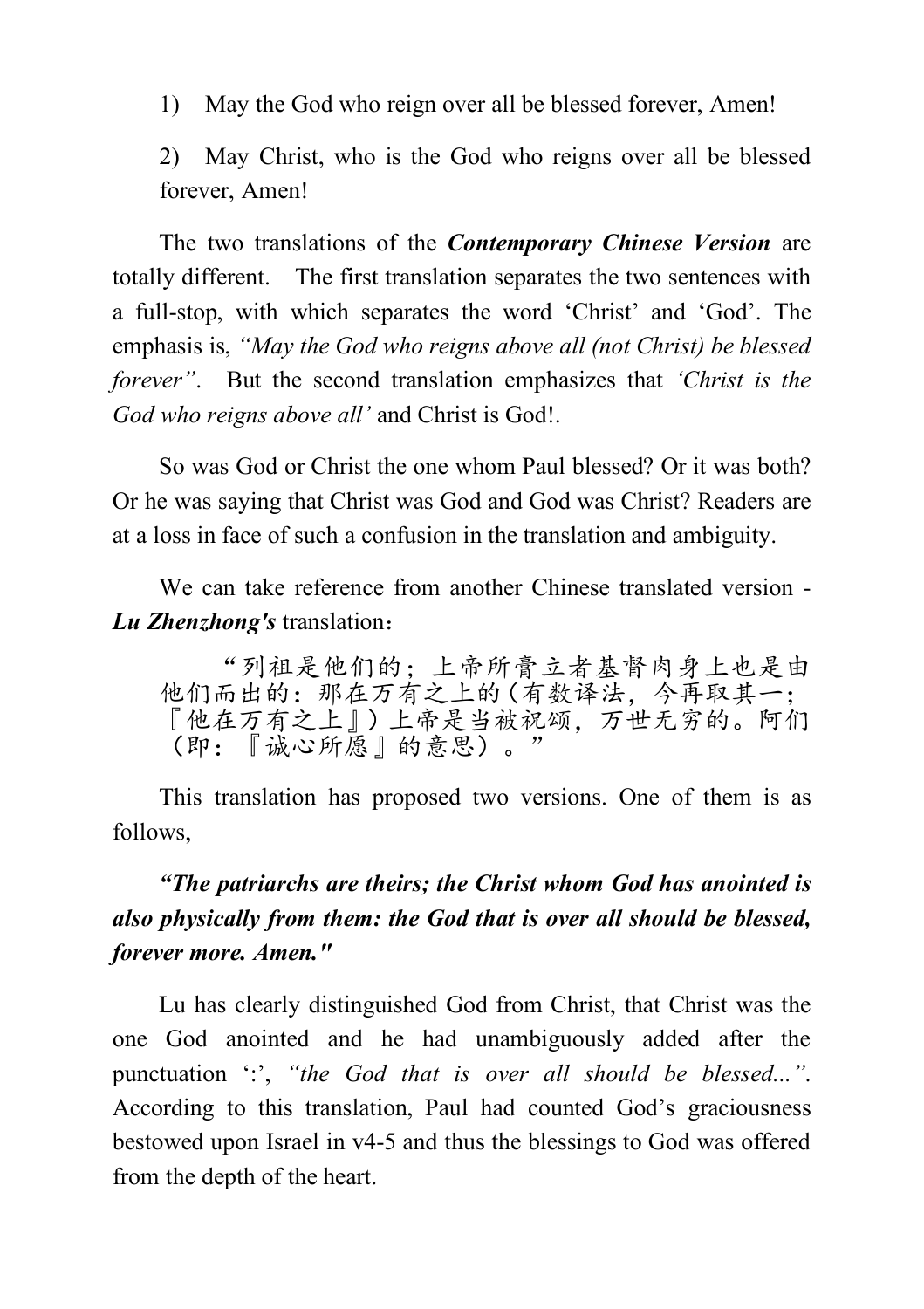The other translation proposed by this translation, which is in the parenthesis, is:

# *"The patriarchs are theirs and Christ whom God has anointed was from them in the flesh: He is over all, God is to be blessed and blessed forever. Amen."*

Who is *'He'* who is over all? It seems to be referring to Christ because the text preceding it is talking about Christ, yet the text after it is talking about God who is to be blessed. Based on the second version of the translation, we can at the most conclude that Christ is over all and that God is to be blessed. This translation, unlike the one by the Chinese Union version, has referred Christ as God. Nevertheless, both of *Lu Zhenzhong's* translations have differentiated God and Christ clearly, and both have emphasized that God is to be blessed".

As long as there are differences between versions of translations, we have to study the correct meaning of the passage in greater details. Such studies are not as difficult as you may imagine. The key is that you must be equipped with the Bible Study tools. *The Strong Numbers New Testament* is a very important Bible reference tool. Even if you do not know Greek, you can use the reference tool to find the correct answer if you know how to use it. We can focus on the phrase *'God that is to be blessed forever'*. Turn to the reference and check the word for 'to be blessed' *(eulogetos)* and see how it is used. This adjective, *eulogetos*, has been used 8 times (including the occurrence in Ro 9:5), which means *'to be blessed'*, *'to be praised'*.

### **1) Mk 14:61**

*But he kept silent and did not answer. Again the high priest was questioning him, and saying to him, "Are you the Christ, the Son of the Blessed One?" [NASB]*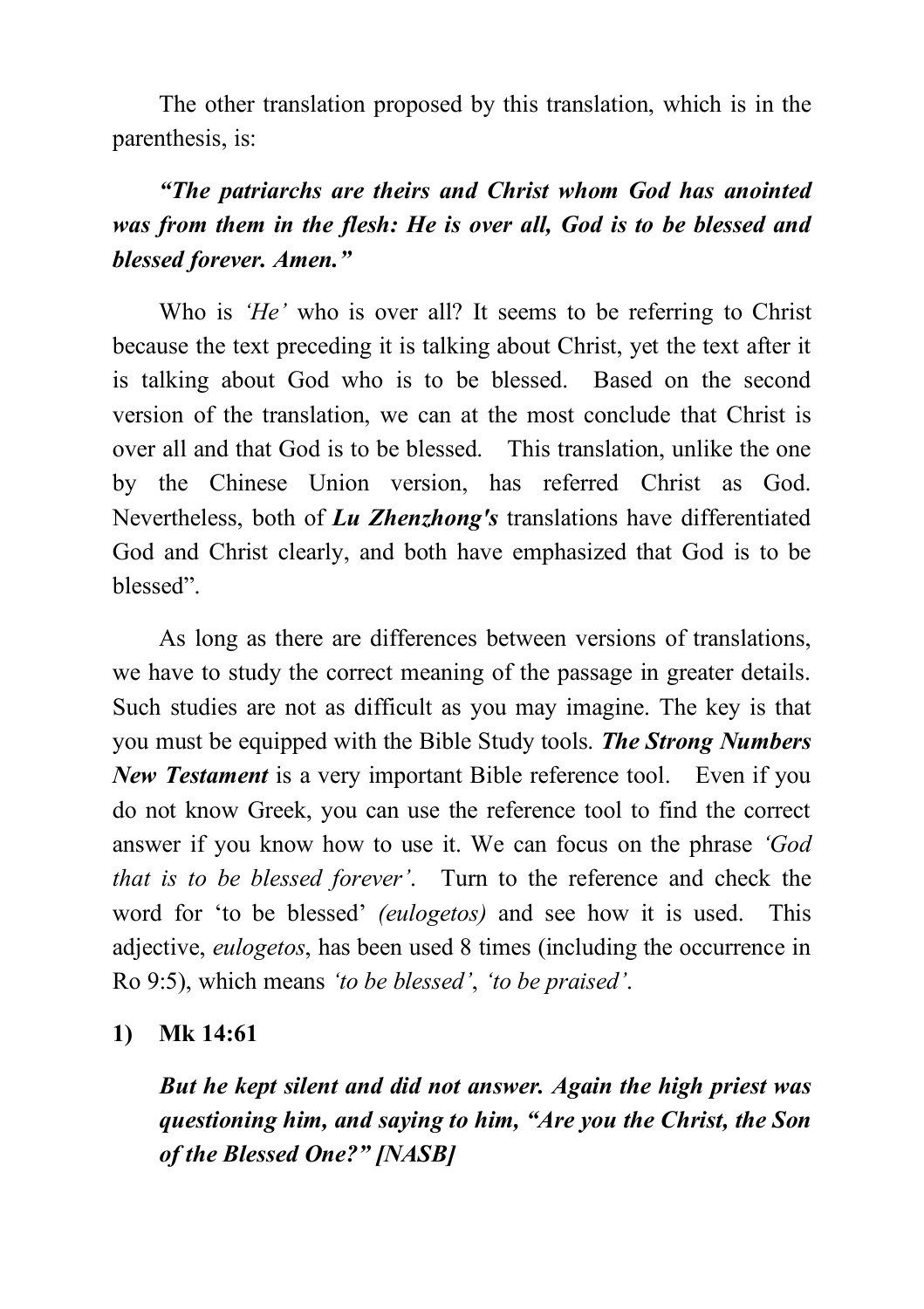Who is *'the Blessed One'* ? The Jews dared not mentioned the name of God; that was why the high priest had to address the only true God, Yahweh, as 'the Blessed One' which is actually another title of God.

The high priest asked Jesus whether he was the son of the Blessed One, which was in fact, interrogating him on whether he was declaring himself as the *'Son of God'*, that is, Christ. The Jews hated Jesus and even wanted to kill him, not because Jesus declared himself as God *(Jesus had never made such a proclamation),* but it was because they thought that he considered himself extraordinary as the Son of God *(Christ).*

### **2) Lk 1:68**

# *Blessed* **be** *the Lord God of Israel, for He has visited us and accomplished redemption for His people. [NASB]*

Who is the one to be blessed? It is the God of Israel. The *'Lord'* here is not referring to Jesus Christ because the original sentence of the Hebrew Bible says *"Yahweh הוהי , the God of Israel is to be blessed" (cf: 1Sam 25:32; 1Kgs 1:48; 8:15; 2Chron 2:12; 6:4; Psa 41:13; 106:48).* Let's read *Psa 72:18***.**

## *Blessed be the LORD* הוהי *God, the God of Israel, who alone works wonders. [NASB]*

The Bible called us to bless the God of Israel, Yahweh, because He alone works wonders. He did not only save the people of Israel, He had also saved us through Jesus Christ. Only Yahweh God is worthy of our blessing. Besides Him, there is no God and there is no god that is at equal status as Him.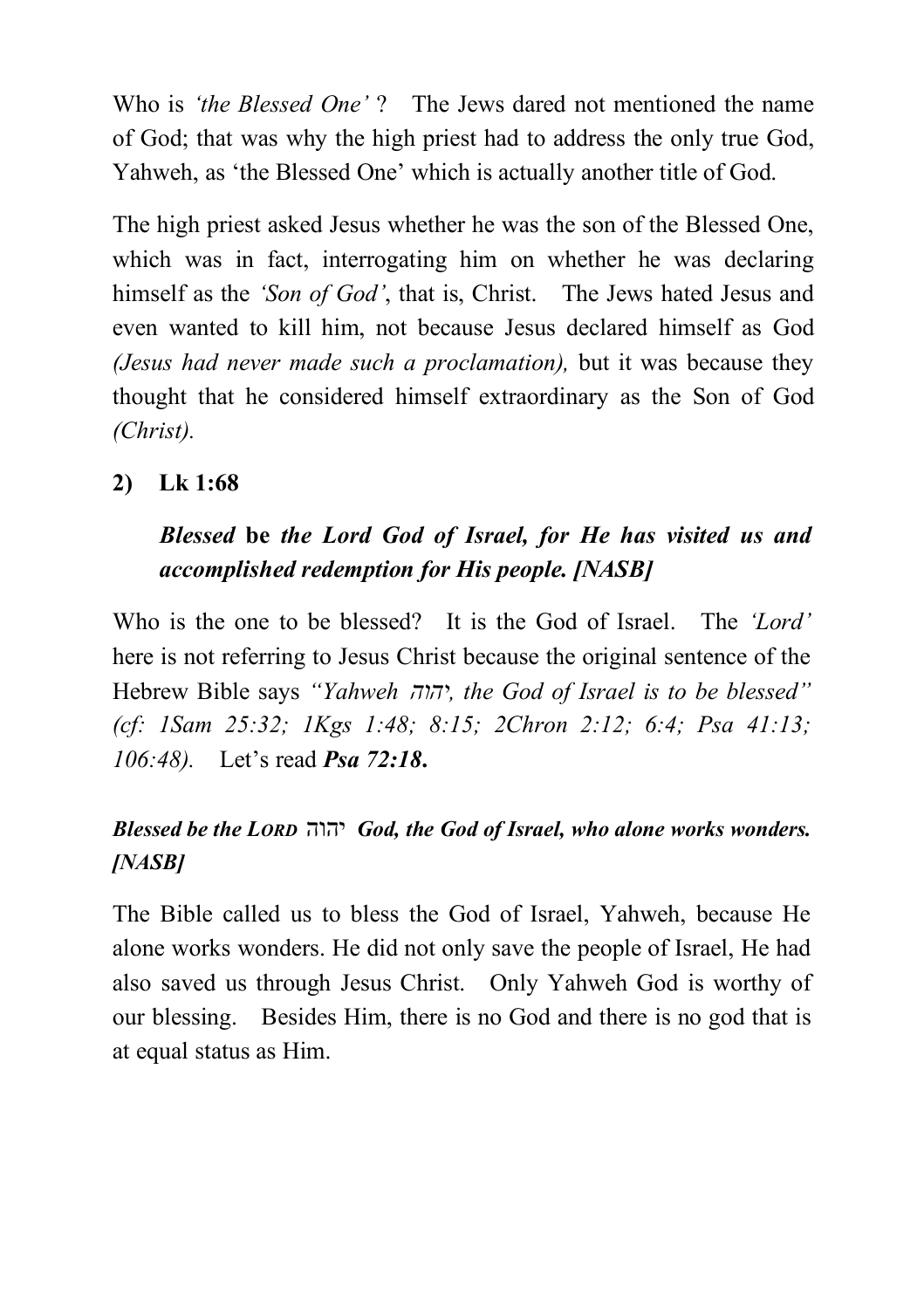#### **3) Ro 1:25**

*For they exchanged the truth of God for a lie, and worshiped and served the creature rather than the Creator, who is blessed forever. Amen. [NASB]*

Who is the Lord who is blessed forever? It is the Lord of Creation, Israel's God Yahweh. *2 Chron 2:12* has precisely said this:

## "*Blessed be the LORD, the God of Israel, who has made heaven and earth…*"

What does it mean by only Yahweh is blessed? Paul has already made an explanation that blessing Yahweh is to worship and serve (**Greek**: *latreuo*) Yahweh only. The Lord Jesus had also taught us the same thing in Mt 4:10, *"Worship the Lord your God and serve (latreuo) only"*. This verse is originated from *Deut 6:13*, *"You shall fear only the Lord your God; and you shall worship Him and swear by His name."*

The Lord Jesus had stated his stance clearly in *Mt 4:10* that he would serve Yahweh God only! He also wanted us to imitate him: To worship the Lord your God, and serve Him only. The '*Lord*' here refers to Yahweh God, not Jesus *(cf. Deut 6:13)*. We can see how the emphasis in the Old Testament and that of the New Testament is consistent, that Yahweh is our God and we only bless *(worship and serve)* Him!

#### **4) 2 Cor 1:3**

## *Blessed* **be** *the God and Father of our Lord Jesus Christ, the Father of mercies and God of all comfort. [NASB]*

'*Praise'* and '*Bless'* are translated from the same Greek word which is an adjective. Hence, this verse can also be translated as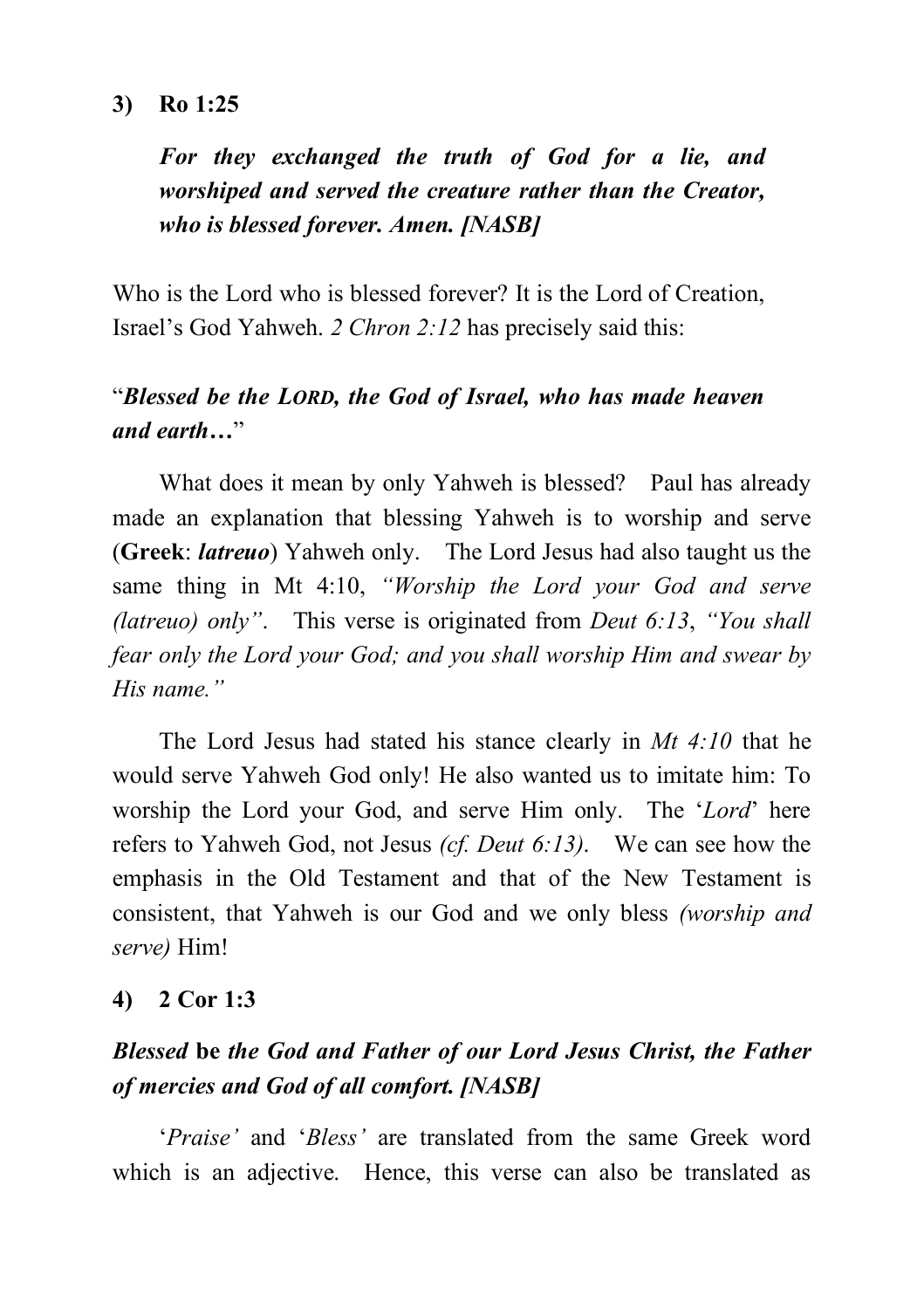*'Praised be the God and Father of our Lord Jesus Christ, the Father of mercies and God of all comfort.'* In the heart of Paul, who is the one that is to be praised? That is the God and Father of Jesus Christ. He is also our God and our Father.

### **5) 2 Cor 11:31**

## *The God and Father of the Lord Jesus, He who is blessed forever, knows that I am not lying.[NASB]*

Paul described God as the one *'that is blessed forever'* which is exactly the same description as the one in *Ro 9:5*. It is obvious here that he was not attributing the description of 'Blessed forever' to Jesus Christ because Paul called the God who is blessed forever as *"the Father God of the Lord Jesus Christ"*. He is the God of Jesus Christ, the only God of Israel!

### **6) Eph 1:3**

# *Blessed* **be** *the God and Father of our Lord Jesus Christ, who has blessed us with every spiritual blessing in the heavenly* **places** *in Christ [NASB]*

This verse can also be translated as this: *"the Father God of our Lord Jesus Christ is to be blessed, He had given us all kinds of spiritual blessings in Jesus Christ."*

Whom should we bless? The Father God of the Lord Jesus Christ. Paul's words were very clear: Father God of the Lord Jesus Christ – the only true God Yahweh is the object of our blessings.

Why do we only bless the Father God of the Lord Jesus Christ? It is because He had given us all kinds of spiritual blessings in Christ. Paul, in *vs 4-14*, had mentioned a series of blessings that Yahweh God had bestowed upon us through Christ: holiness, sonship, glory, redemption, inheritance, etc. All these blessings are given to us by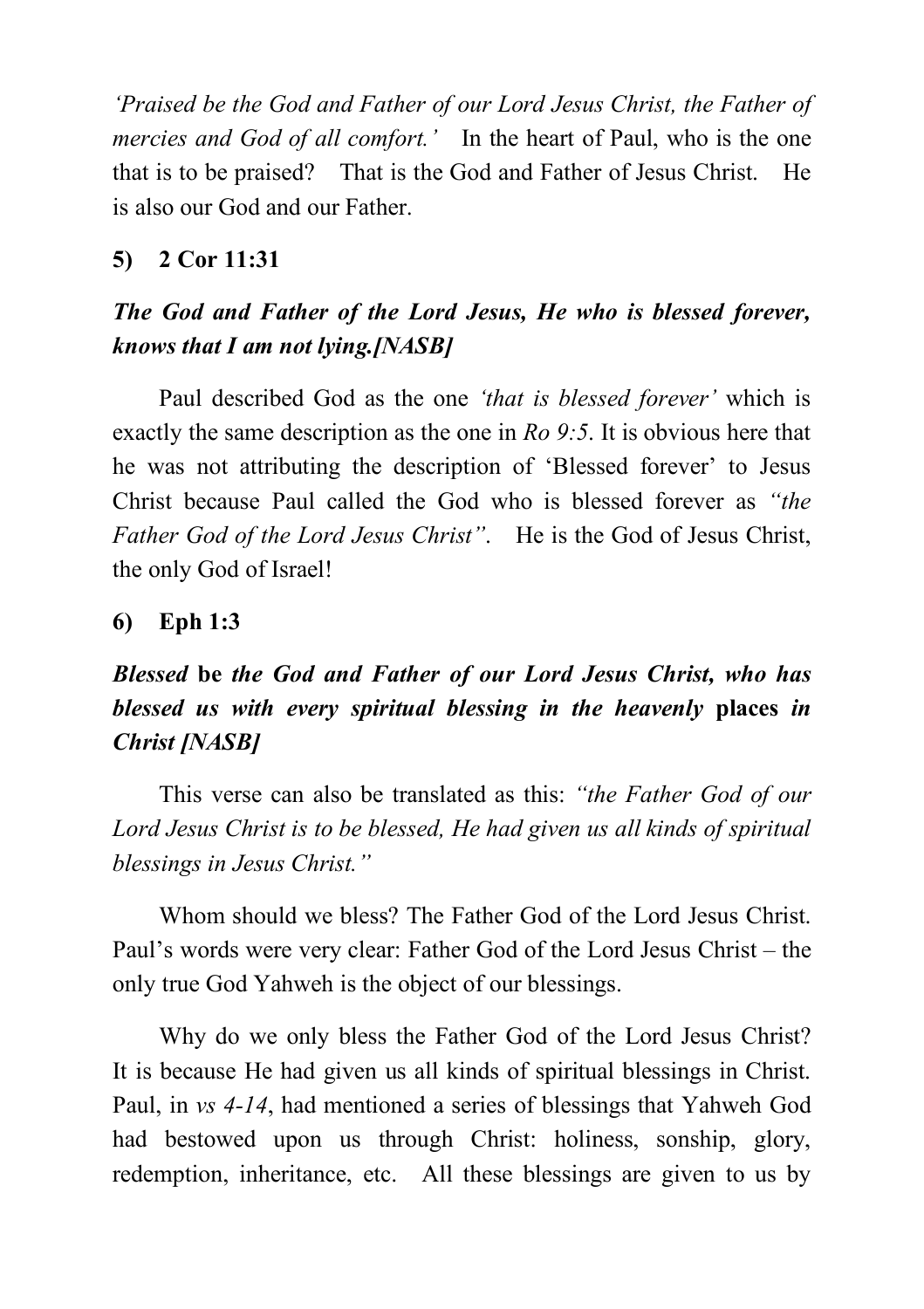God in Christ. He is the source and chief planner of our salvation, hence, we should bless Him only.

Paul in *Ro 9: 4-5* counted the blessing that Yahweh God bestowed upon Israel: sonship, glory, covenant, laws, promises, devout fathers and even Christ was raised from among them. Despite the fact that Paul was very heavy at heart at that time, he could not help but bless God from his heart when he recalled all the graciousness given to Israel by God. Lastly, let us see how Peter described it.

### **7) 1 Pt 1:3**

*Blessed be the God and Father of our Lord Jesus Christ, who according to His great mercy has caused us to be born again to a living hope through the resurrection of Jesus Christ from the dead [NASB]*

The words of the apostles are unanimous; that the object of our blessing is the Father God of the Lord Jesus Christ *(not Jesus*), because it was He who raised Jesus Christ from death *(Jesus did not rise up on his own accord.) (Ac 3:15; 4:10; 13:30, 34; 17:31; Ro 4:24; 8:11; 10:9; Eph 1:20; Col 2:12; Heb 13:20)*, and accomplished our salvation through Jesus Christ and regenerated us. He is our God, our Father, the object of our blessing.

This is what the Gospel says and so did the apostles; we can see that the Bible is consistent throughout. The *Chinese Union Bible* addressed Jesus Christ as *'the God who is to be blessed forever' (Ro 9:5)* is obviously not in line with the Biblical teaching. It is no wonder that the *Revised Chinese Union Version* has made revision to the translation of this verse. Regrettably, the majority of Christians is familiar with the *Chinese Union Version* without knowing that its translation is not reliable.

*Lu Zhenzhong* translated version suggested two types of